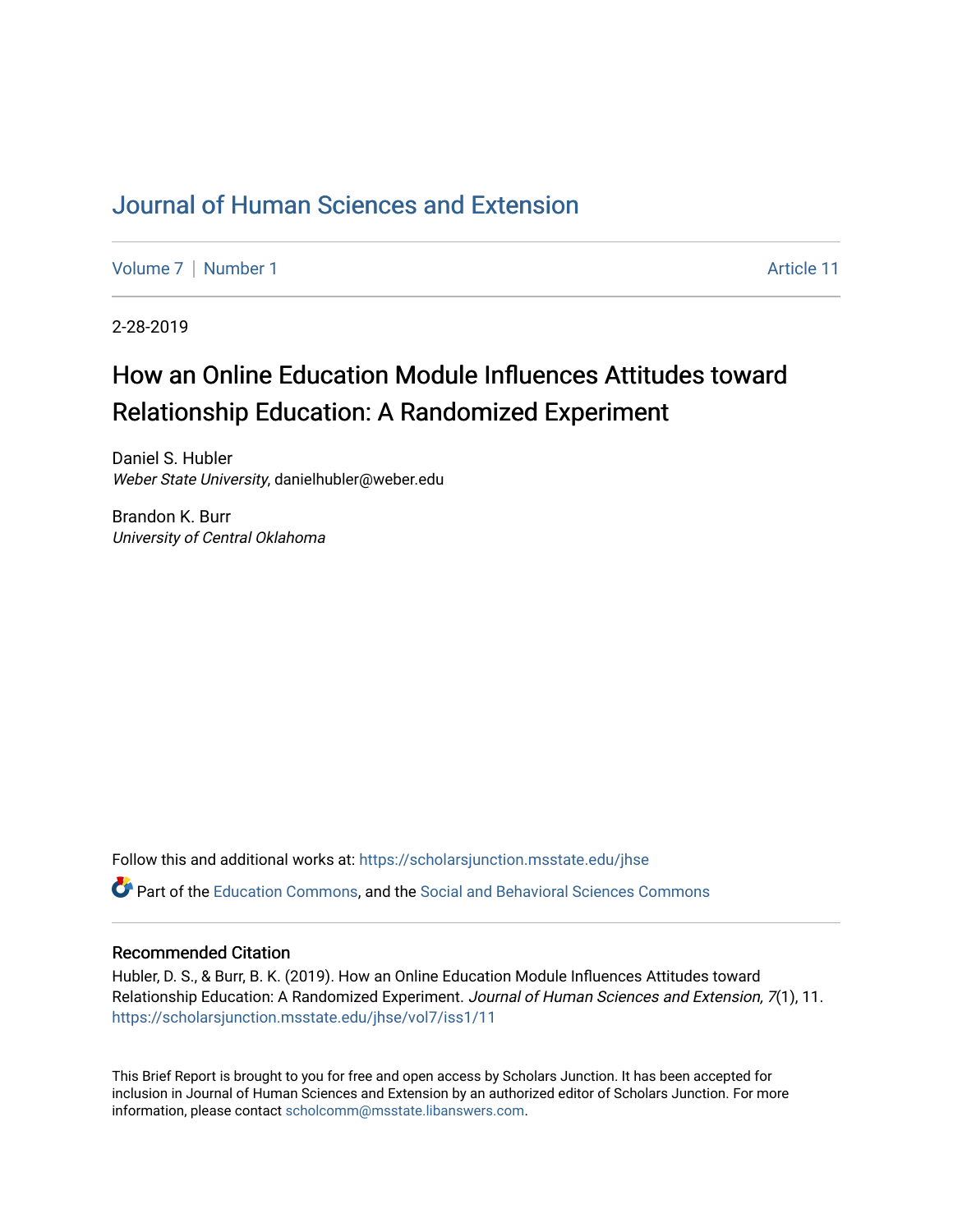## **How an Online Education Module Influences Attitudes toward Relationship Education: A Randomized Experiment**

**Daniel S. Hubler**

*Weber State University* 

## **Brandon K. Burr**

*University of Central Oklahoma*

*Growing evidence suggests that many people do not see the differences between relationship education (RE) and couples therapy (CT). In fact, many lack information regarding the details and processes included in both RE and CT. If the differences are not understood, fewer people may be inclined to attend RE. RE has experienced various recruitment challenges over the years. The Theory of Planned Behavior illustrates how attitudes and intentionality are linked. If participants gain knowledge about a service, their attitudes about that service and intentions to participate change. For this study, an online module was created to provide information on the details and processes entailed in RE and CT, and the differences between RE and CT. A sample of 224 participants was randomly assigned to a treatment group (n = 112), who received a pretest, the module, and the posttest, or a control group (n = 112), who received the pretest and posttest only. Results showed that participation in the online module had significant effects on RE knowledge, attitudes, and intentions to participate.* 

*Keywords:* relationship education, theory of planned behavior, recruitment challenges, online research

## **Introduction**

Relationship educators face challenges regarding the recruitment and retention of participants (Wood, Moore, Clarkwest, & Killewald, 2014). Recent research shows a lack of public awareness regarding what relationship education (RE) entails (e.g., Burr, Kuns, & Hubler, 2017). Within long-term romantic relationships, help-seeking behaviors tend to be clearly connected to relationship maintenance, including participation in RE and couples therapy (CT) (Stewart, Bradford, Higginbotham, & Skogrand, 2016). The current study explores how an online educational module influences attitudes toward RE and clarifies differences between RE and CT.

Direct correspondence to Daniel S. Hubler at danielhubler@weber.edu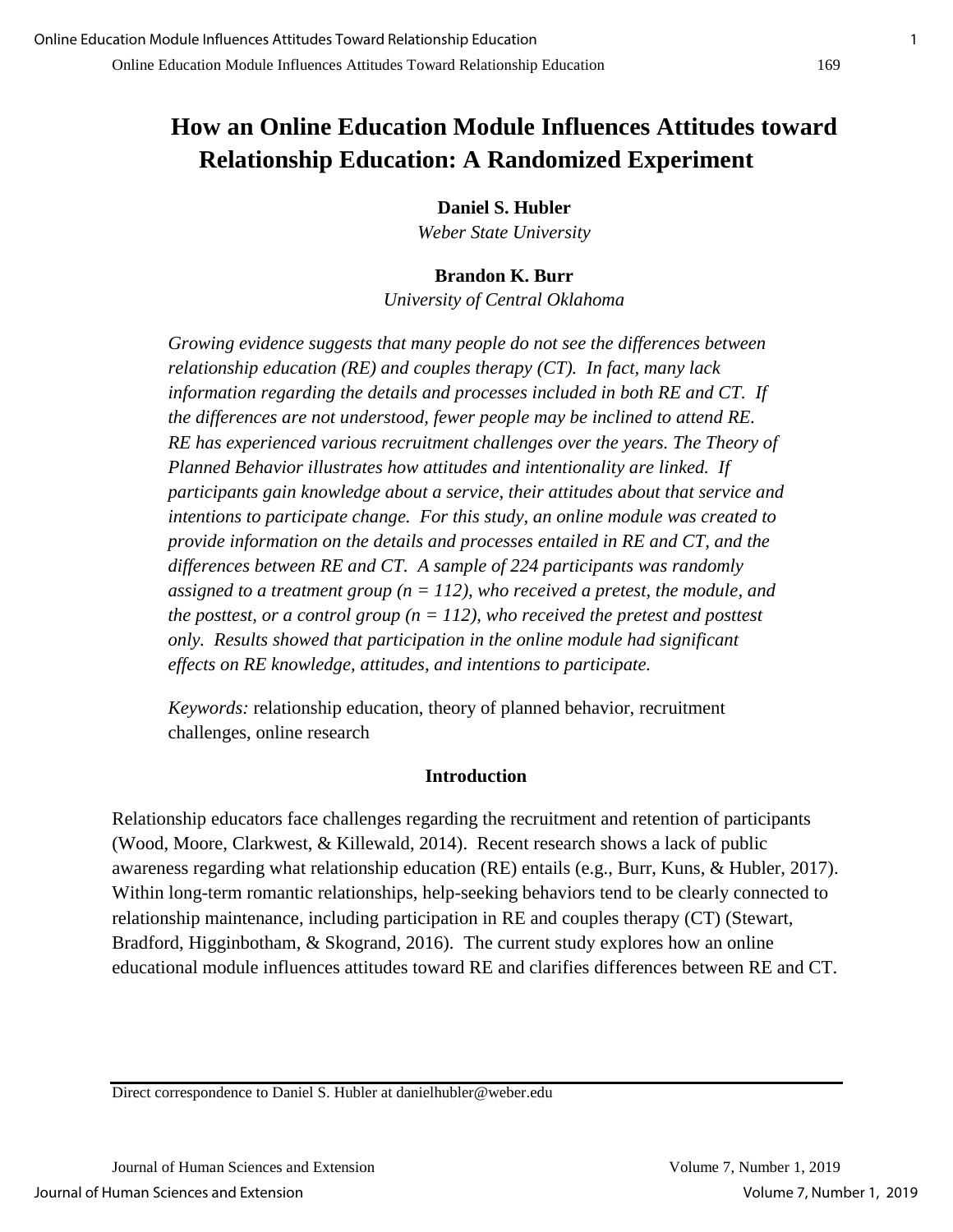## **Review of Literature**

RE plays a role in providing participants with "four components: awareness, feedback, cognitive change, and skills training." (Halford, Markman, Kling, & Stanley, 2003, p. 390.) RE provides knowledge and skills for romantic couples before and during marriages or in other committed romantic relationships (Markman & Rhoades, 2012). RE specifically provides couples with foundational knowledge that enhances the awareness of a need to empathize with a partner. RE often gives couples a chance to see their relationship in a new light. This cognitive change can enhance a couple's relationship. The majority of RE programs provide a preventative context for couples to practice skills, including conflict resolution, negotiation, and other interpersonal skills (Hawkins, Stanley, Blanchard, & Albright, 2012).

Marriage and family therapy (MFT) is defined as "an intervention aimed at ameliorating not only relationship problems but also mental and emotional disorders within the context of family and larger social systems" (AAMFT, 2017). Therapy is distinct from education in that therapy settings include working with distress that is often more pronounced than that which is found in an educational setting (Doherty, 1995). Couples therapy (CT) is a form of MFT used to work out challenges on dyadic levels (AAMFT, n.d.).

The central implication behind the confusion between RE and CT is that if couples and individuals do not understand the difference between the two services, they may be less likely to attend RE. Participation in RE has been linked to increases in relationship quality and better communication among romantic couples (Hawkins, Blanchard, Baldwin, & Fawcett, 2008). RE may be associated with less stigma than therapy and may be a good way to reach diverse groups as RE provides a context for all couples who face typical relationship challenges (Doherty & Lamson, 2015; Markman & Rhoades, 2012). Resources on different relationship services, including RE and CT, can help the public make informed decisions about attending.

Often a main goal of Extension Services is to match program content with the needs of intended audiences (Goddard & Schramm, 2015). Extension educators have recognized the value of using online methods to offer couple programming (Goddard & Olsen, 2004). However, some educators may struggle with using online technology, which may impact online program offerings (O'Neill, Zumwalt, & Bechman, 2011). Further background and training in using online methods in programming can help educators become more comfortable using these resources to connect with audiences.

The theory of planned behavior (TPB; Ajzen, 1991) suggests that intention predicts behavior and attitudes shape intention. Applying TPB to RE programs, couples would be more likely to attend when holding positive attitudes toward the program. However, if there is confusion over the nature of RE, attitude toward RE could be negatively impacted. If RE recruitment efforts are to continue to improve, educating the public about the nature of RE, including principle differences between RE and CT, is a critical next step.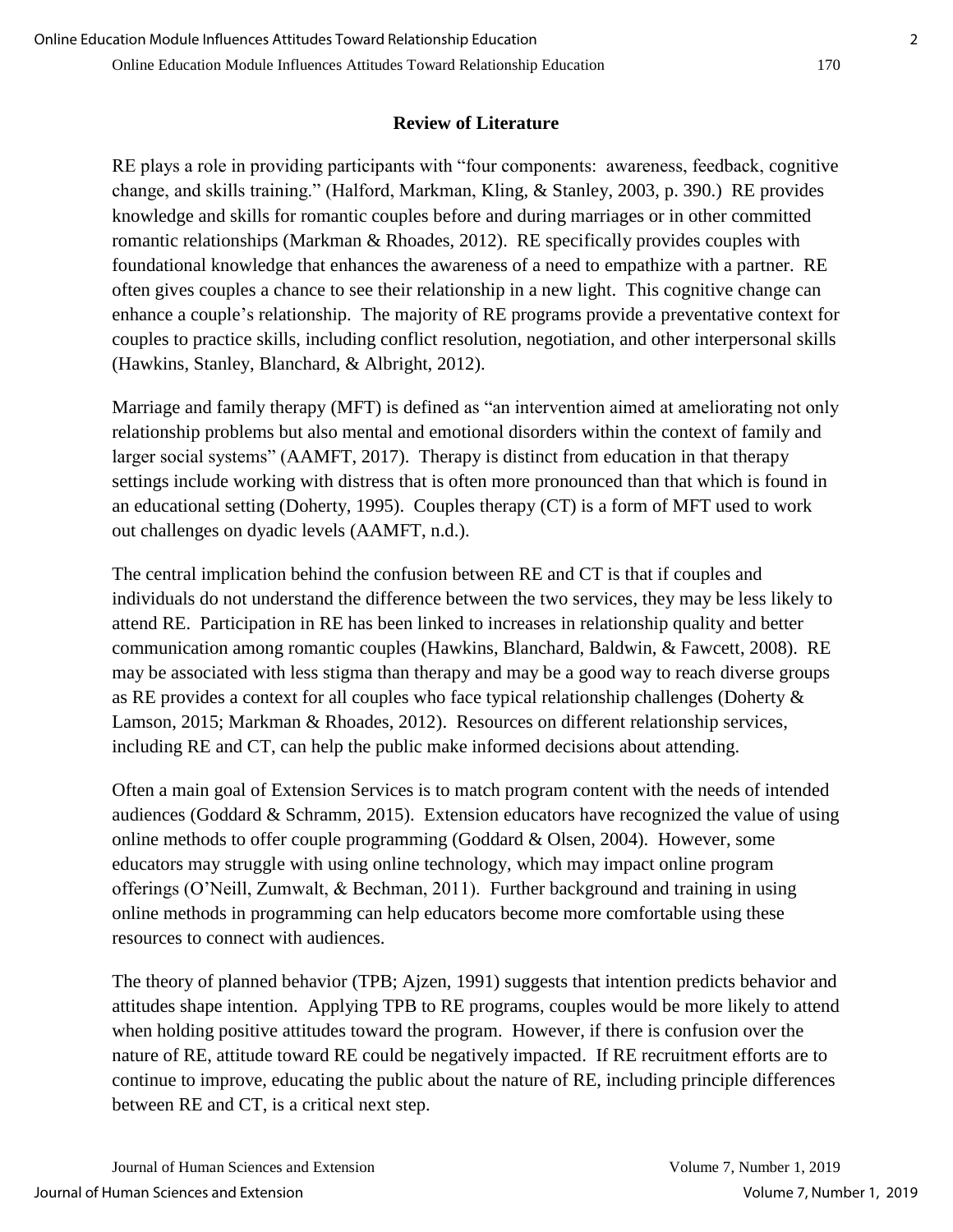Online education programs impact couple relationship satisfaction and social-emotional health (Halford et al., 2017). Additionally, when online methods are used for informational/educational campaigns, awareness and attitudes of participants can be significantly impacted (Daniluk & Koert, 2015). This holds particularly true for media campaigns about premarital education (Hawkins, Higginbotham, & Hatch, 2016). For the current project, a brief narrated online module, citing current research, was designed as a pilot test by a team of Certified Family Life Educators (CFLEs) and a Licensed Marriage and Family Therapist (LMFT). The project participants were told that, by the end of the module, they would be able to define CT and RE and they would also know the primary differences between RE and CT. The module had three sections, one that defined CT, one that defined RE, and one that listed differences between CT and RE. A vignette of a couple was provided to demonstrate an example of what couples deal with in both CT and RE settings. Participants were randomly assigned to a treatment group, which received the online module, and a control group, which did not receive the module. True experimental designs, employing random assignment to treatment and control groups, like the design of this project, provide a more internally valid assessment of treatment effects (Campbell & Stanley, 1963). In this project, differences in attitudes about RE and intentions to attend were assessed between treatment and control groups.

### **Current Study Hypotheses**

In this pilot project, the following hypotheses were proposed and tested:

- 1) There would be overall treatment effects on participants' levels of RE knowledge and attitudes.
- 2) There would be overall treatment effects on participants' intentions to attend RE and levels of helpfulness of RE.

## **Methods**

#### **Sample**

The sample consisted of 224 individuals with an age range from 18-60 years (*M =* 26; *SD =* 6.06). The sample was primarily female (86%), and Caucasian (86%), with "Hispanic or Latino" (8%) and "Native American or Alaska Native" (3%) as the next two largest groups. In terms of relationship status, 41% reported "married" or "remarried," 31% reported "single (never married)," 16% reported "committed relationship/dating," 6% reported "divorced," 5% reported "engaged," and 4% reported "living with a romantic partner." In terms of participants' annual income, 41% reported up to \$20,000, 22% reported \$20,001-\$40,000, 14% reported \$40,001- \$60,000, 9% reported \$60,001-\$80,000, and 14% reported \$80,001+. For educational level, 69% reported "some college," 16% reported "college graduate," 6% reported "high school graduate or GED equivalency," 4% reported "some post-graduate work," 3% reported "post-graduate degree," and 2% reported trade/technical/vocational training."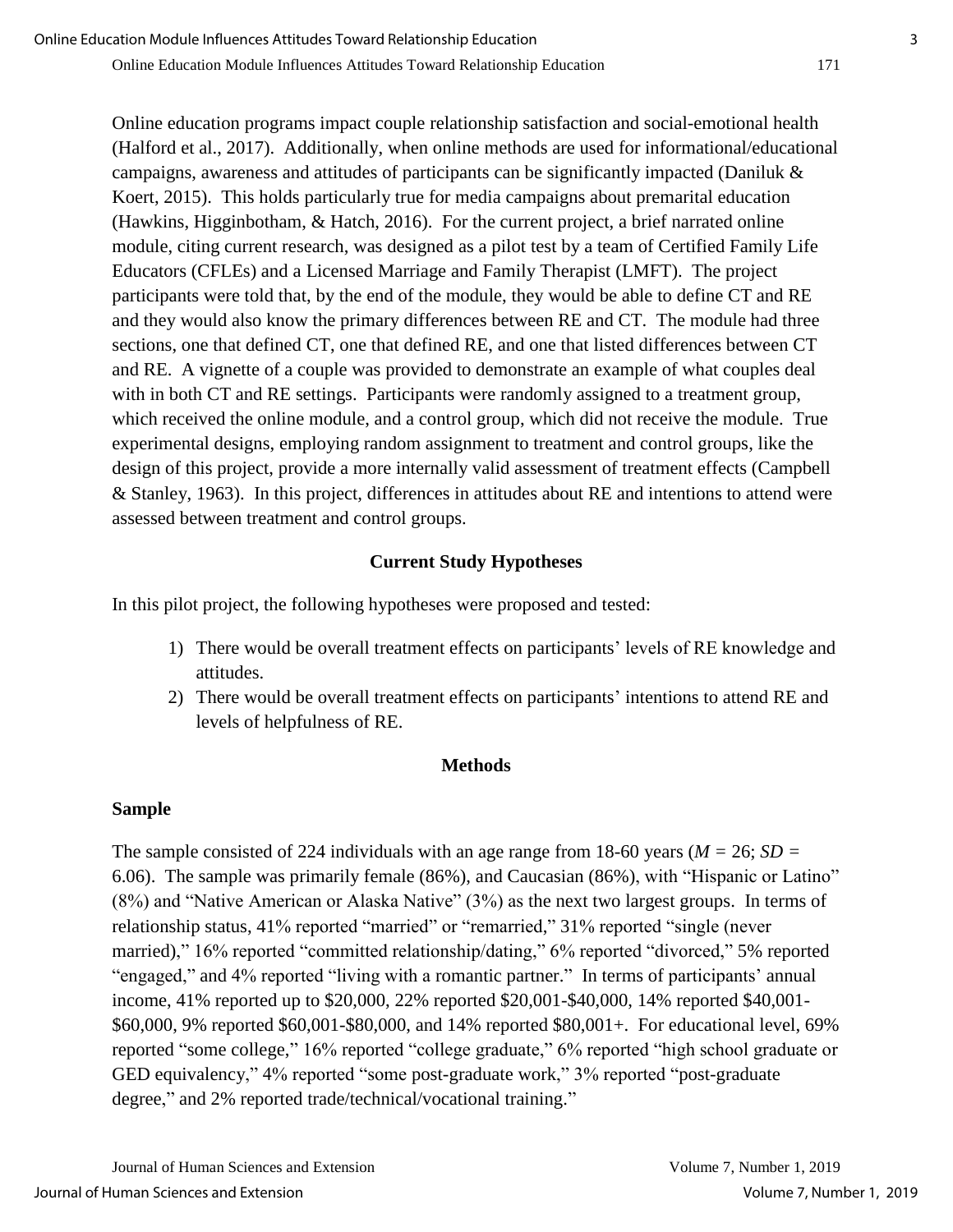## **Procedure**

Upon IRB approval, the online surveys and module were created with the Qualtrics platform. This pilot study survey was disseminated through university courses that were mainly undergraduate Child and Family Studies classes at two universities, and it was also distributed via social media, primarily Facebook. Following consent, participants were randomly assigned to the treatment group ( $n = 112$ ) or control group ( $n = 112$ ). All participants completed an online survey (pretest), and the treatment group completed the module providing information on RE and CT. One day following completion of the online module by the treatment group, all participants completed the same survey as the posttest.

### **Measures**

**RE knowledge.** The participants' knowledge about RE was measured using a single item:

 I really don't see a difference between relationship education and relationship therapy/counseling.

This item was taken from the Couple and Relationship Attitudes Index (Burr, Hubler, & Cottle, 2017). Participants indicated their level of agreement to this statement on a 10-point scale ranging from 1 = *strongly disagree* to 10 = *strongly agree*.

**RE attitudes.** The following four items were also taken from the Couple and Relationship Attitudes Index (Burr et al., 2017) to measure the attitude of participants about RE:

- I feel attending a relationship education class/workshop could be beneficial for my relationship/future relationship.
- Relationship education is only for couples having trouble.
- A strong couple would not need to attend a relationship education workshop/class.
- If I want to learn skills to help my relationship, I would not rely on a relationship education class/workshop.

Responses to these items were also on a 10-point scale ranging from 1 = *strongly disagree* to 10 = *strongly agree*.

**Intentions to attend RE.** The following items were created to measure the level of participants' intentions to attend RE, based on the adaptations made by Blair and Córdova (2009) to items from the Health Belief Model Questionnaire (Sullivan, Pasch, Cornelius, & Cirigliano, 2004):

- I could see myself attending relationship education for 1 session.
- I could see myself attending relationship education for 4 sessions.
- How likely is it that you will attend relationship education in your lifetime?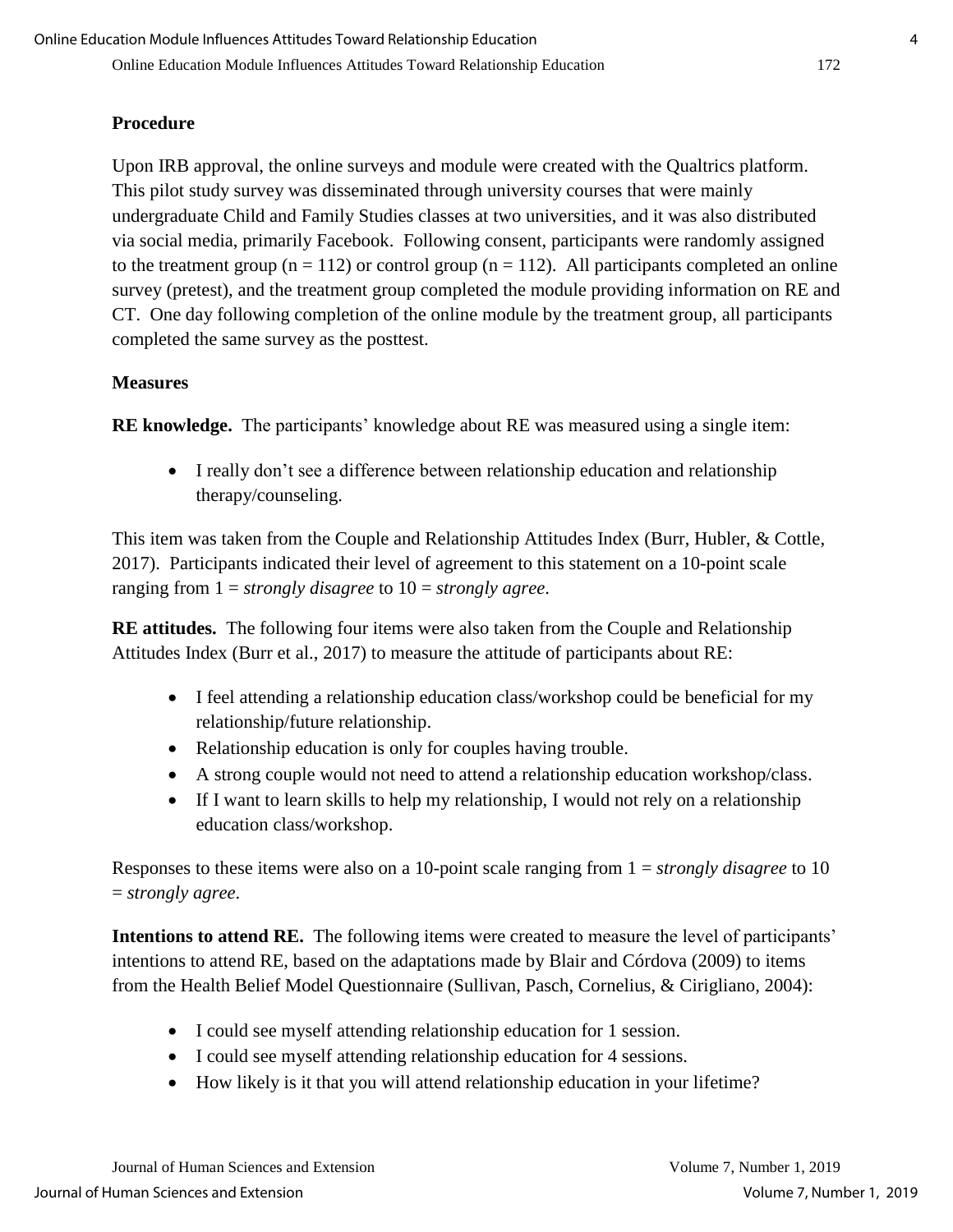Responses to the first two of these items were measured using a six-point scale of 1 = *strongly disagree*,  $2 = \text{disagree}$ ,  $3 = \text{somewhat disagree}$ ,  $4 = \text{somewhat agree}$ ,  $5 = \text{agree}$ , and  $6 = \text{strongly}$ *agree*. Responses to the last item were measured using a four-point scale ranging from 1 = *not likely*, 2 = *somewhat likely*, 3 = *likely*, and 4 = *very likely*.

**Helpfulness of RE and CT.** The following two items were created by the Co-PIs for this study to assess the participants' perceptions about the helpfulness of RE and CT:

- Looking back on previous relationships, do you think participating in a relationship education program would have saved your relationship?
- Looking back on previous relationships, do you think couples therapy would have saved your relationship?

Responses to both of these items were measured using a seven-point scale with the following values: 1 = *strongly disagree*, 2 = *disagree*, 3 = *somewhat disagree*, 4 = *neither agree nor disagree*, 5 = *strongly disagree*, 6 = *agree*, and 7 = *strongly agree*.

#### **Results**

Analysis of covariance (ANCOVA) was used to assess posttest mean differences between the treatment and control groups adjusting for pretest scores (see Tables 1 and 2).

#### **Relationship Education Knowledge Results**

For the item, "I really don't see a difference between relationship education and relationship therapy/counseling." ANCOVA results showed a significant posttest mean difference between the control and treatment groups,  $F(1, 221) = 12.76$ ,  $p < .001$ ). The treatment group showed significantly less posttest agreement with the statement than the control group.

#### **Relationship Education Attitudes Results**

For the item, **"**I feel attending a relationship education class/workshop could be beneficial for my relationship/future relationship." ANCOVA results showed a significant adjusted posttest mean difference between the control and treatment groups,  $F(1, 220) = 5.16$ ;  $p < .05$ . The treatment group showed significantly more posttest agreement with the statement than the control group.

For the item, "Relationship education is only for couples having trouble." ANCOVA results showed a significant adjusted posttest mean difference between the control and treatment groups  $F(1, 221) = 7.16$ ;  $p < .001$ . The treatment group showed significantly less posttest agreement with the statement than the control group.

For the item, *"*A strong couple would NOT need to attend a relationship education workshop/class," ANCOVA results showed a significant adjusted posttest mean difference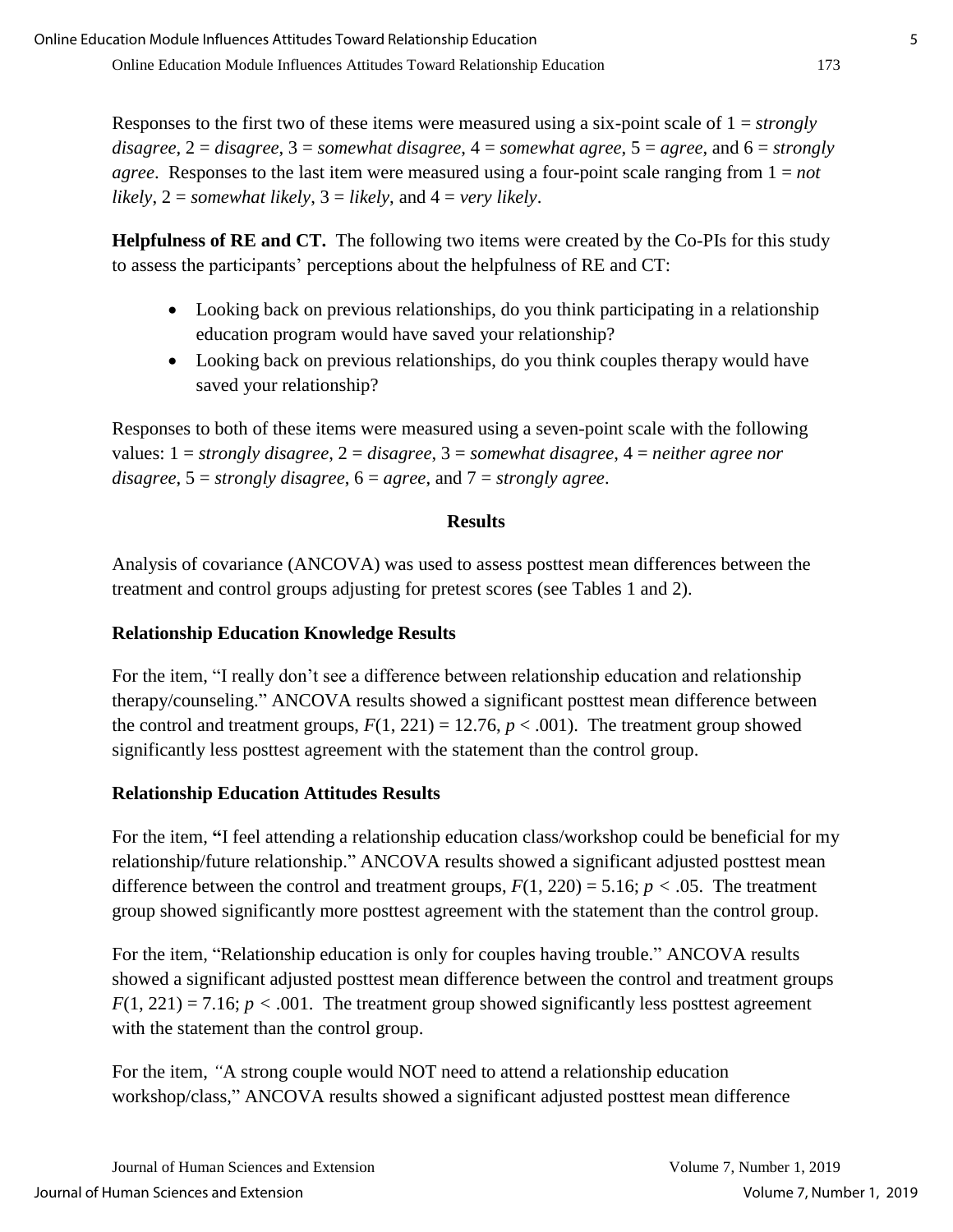between the control and treatment groups,  $F(1, 221) = 4.32$ ;  $p < .05$ . The treatment group showed significantly less posttest agreement with the statement than the control group.

For the item, "If I want to learn skills to help my relationship, I would NOT rely on a relationship education class/workshop," ANCOVA results showed a significant adjusted posttest mean difference between the control and treatment groups,  $F(1, 221) = 3.95$ ,  $p < .05$ . The treatment group showed significantly less posttest agreement with the statement than the control group.

|                                                                                                 |              |                     | <b>Observed</b>      | <b>Adjusted</b>      |
|-------------------------------------------------------------------------------------------------|--------------|---------------------|----------------------|----------------------|
|                                                                                                 |              | <b>Pretest Mean</b> | <b>Posttest Mean</b> | <b>Posttest Mean</b> |
| <b>Item</b>                                                                                     | <b>Class</b> | (Covariate)         | (DV Mean)            | (Estimated DV Mean)  |
| "I really don't see a difference                                                                | Treatment    | 4.00                | 3.00                 | $2.63***$            |
| between relationship                                                                            | Control      | 3.90                | 3.80                 | 3.54                 |
| education and relationship                                                                      |              |                     |                      |                      |
| therapy/counseling."                                                                            |              |                     |                      |                      |
| "I feel attending a relationship                                                                | Treatment    | 7.30                | 7.40                 | $7.35*$              |
| education class/workshop<br>could be beneficial for my<br>relationship/future<br>relationship." | Control      | 7.10                | 6.80                 | 6.87                 |
| "Relationship education is                                                                      | Treatment    | 2.10                | 2.30                 | $2.31***$            |
| only for couples having<br>trouble."                                                            | Control      | 2.42                | 3.00                 | 2.89                 |
| "A strong couple would NOT                                                                      | Treatment    | 2.30                | 2.50                 | $2.74*$              |
| need to attend a relationship<br>education workshop/class."                                     | Control      | 3.10                | 3.40                 | 3.23                 |
| "If I want to learn skills to                                                                   | Treatment    | 3.90                | 3.80                 | $3.81*$              |
| help my relationship, I would<br>NOT rely on a relationship<br>education class/workshop."       | Control      | 3.80                | 4.30                 | 4.33                 |

| Table 1. Study ANCOVA Results for Knowledge and Attitudes |  |  |
|-----------------------------------------------------------|--|--|
|                                                           |  |  |

*Note:* \* p < .05, \*\* p < .01, \*\*\* p < .001.

## **Intentions to Attend Relationship Education Results**

For the items, "I could see myself attending relationship education for 1 session." and "I could see myself attending relationship education for 4 sessions." ANCOVA results did not show significant adjusted posttest mean differences between the control and treatment groups.

For the item, "How likely is it that you will attend relationship education in your lifetime?" ANCOVA results showed a significant adjusted posttest mean difference between the control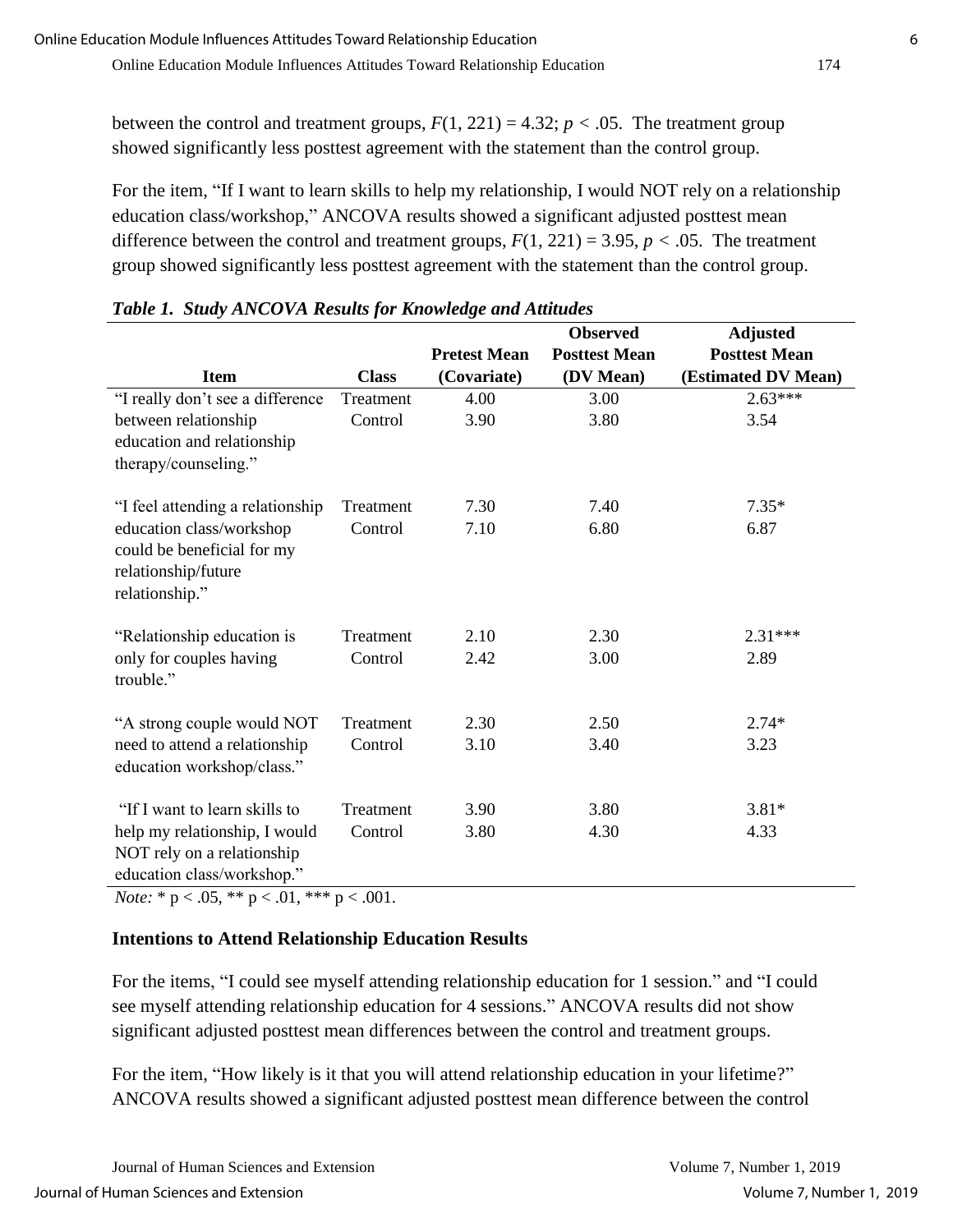and treatment groups,  $F(1, 221) = 4.70$ ;  $p < .05$ . The treatment group showed significantly more posttest likelihood of attendance than the control group.

#### **Helpfulness of Relationship Services Results**

For the item, "Looking back on previous relationships, do you think participating in a relationship education program would have saved your relationship?" ANCOVA results did not show a significant adjusted posttest mean difference between the control and treatment groups.

For the item, "Looking back on previous relationships, do you think couples therapy would have saved your relationship?" ANCOVA results showed a significant adjusted posttest mean difference between the control and treatment groups,  $F(1, 221) = 7.61$ ;  $p < .01$ . The treatment group showed significantly more posttest agreement with the statement than the control group.

|                                                                                                                                                                |              |                     | <b>Observed</b>      | <b>Adjusted</b>      |
|----------------------------------------------------------------------------------------------------------------------------------------------------------------|--------------|---------------------|----------------------|----------------------|
|                                                                                                                                                                |              | <b>Pretest Mean</b> | <b>Posttest Mean</b> | <b>Posttest Mean</b> |
| <b>Item</b>                                                                                                                                                    | <b>Class</b> | (Covariate)         | (DV Mean)            | (Estimated DV Mean)  |
| "I could see myself attending                                                                                                                                  | Treatment    | 4.75                | 4.73                 | 4.75                 |
| relationship education for 1<br>session."                                                                                                                      | Control      | 4.79                | 4.76                 | 4.74                 |
| "I could see myself attending                                                                                                                                  | Revised      | 3.98                | 3.92                 | 3.95                 |
| relationship education for 4<br>sessions."                                                                                                                     | Control      | 4.10                | 3.86                 | 3.82                 |
| "How likely is it that you will                                                                                                                                | Treatment    | 2.80                | 2.94                 | $2.93*$              |
| attend relationship education<br>in your lifetime?"                                                                                                            | Control      | 2.78                | 2.74                 | 2.75                 |
| "Looking back on previous                                                                                                                                      | Treatment    | 3.79                | 3.70                 | 3.59                 |
| relationships, do you think<br>participating in a relationship<br>education program would<br>have saved your<br>relationship?"                                 | Control      | 3.50                | 3.36                 | 3.47                 |
| "Looking back on previous                                                                                                                                      | Treatment    | 3.48                | 3.64                 | $3.61**$             |
| relationships, do you think<br>couples therapy would have<br>saved your relationship?"<br>$N_{\text{obs}}$ * $\approx 0.5$ ** $\approx 0.1$ *** $\approx 0.01$ | Control      | 3.40                | 3.20                 | 3.23                 |

### *Table 2. Study ANCOVA Results for Intentions and Helpfulness*

*Note:*  ${}^*p < .05$ ,  ${}^*p < .01$ ,  ${}^*{}^*p < .001$ .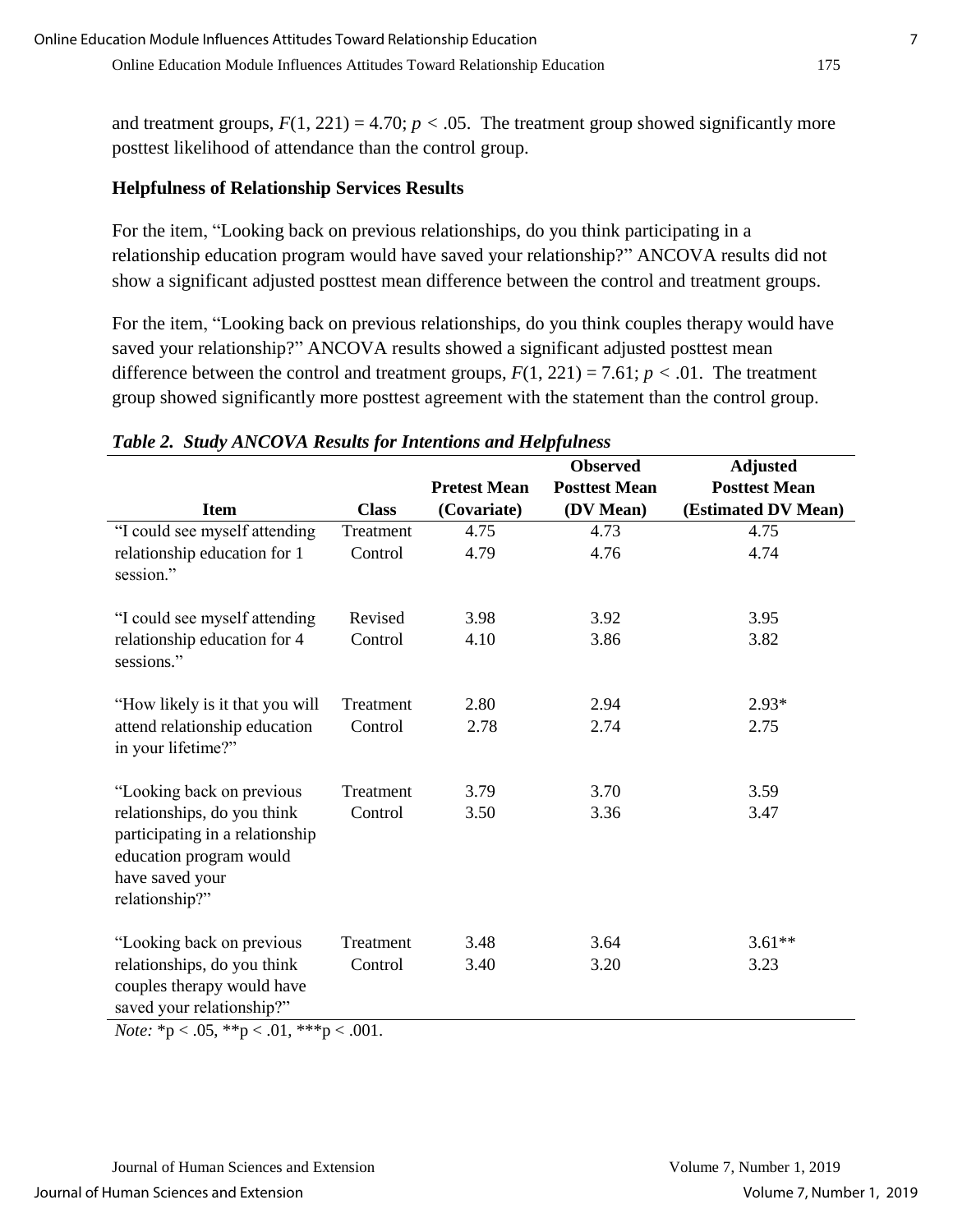## **Discussion**

The public's awareness, attitudes, and behaviors tend to shift when informed about various issues (Daniluck & Koert, 2015). This link between online education and participant awareness and attitudes is supported by our findings in this test of educating the public about RE and CT, as the study hypotheses were largely confirmed.

The online module had the most marked effect on RE knowledge, as participants who completed the module reported less confusion about differences between RE and CT. Those who received the module also appeared to grasp more of the focus of RE as a preventative relationship service not only for couples having trouble. The results also show that those who received the module reported more positive attitudes toward RE as a way to improve the relationship, and this includes their reduced agreement with the statement that they "would NOT rely on RE" if they needed help. While the results do not show a large effect on intentions to attend RE, they show that those who received the module reported a greater likelihood of attending RE in their lifetime.

These results are in line with other public media campaigns which have been shown to alter awareness and participation in RE. Hawkins et al. (2016) found that a media campaign (with online components) increased awareness of and participation in premarital education in Utah. Some reports also show that the public is turning more to online sources for relationship information (Stewart et al., 2016), and with this growth, the potential for online relationship services to reach larger audiences is also growing. Additionally, many people may prefer the flexibility of online services as time demands are often cited as barriers to attending RE programs (Burr, Hubler, & Kuns, 2017).

Participants who completed the online module also reported stronger agreement that CT, but not RE, could have saved a past relationship. This points toward participants grasping more of the focus of CT (i.e., that CT could have assisted with more chronic issues that may have led to the end of a previous relationship). There may also be a connection between attending RE and attending CT. According to Williamson, Trail, Bradbury, and Karney (2014), those who attend RE are more likely to seek CT later for relationship issues. Hence, connecting back to the theory of planned behavior (TPB), as knowledge and attitudes toward RE improve, attendance levels of both RE and CT programs could increase.

## **Implications for Practitioners and Researchers**

Other organizations may benefit from using the online module and/or methods used in this study. Extension education programs seek to implement services based on audience needs (Goddard & Schramm, 2015). Following TPB logic, as attitudes toward relationship services are better informed, a more effective decision can be made on whether a service meets the needs of the situation. In fact, participation in RE may enable couples to feel more comfortable seeking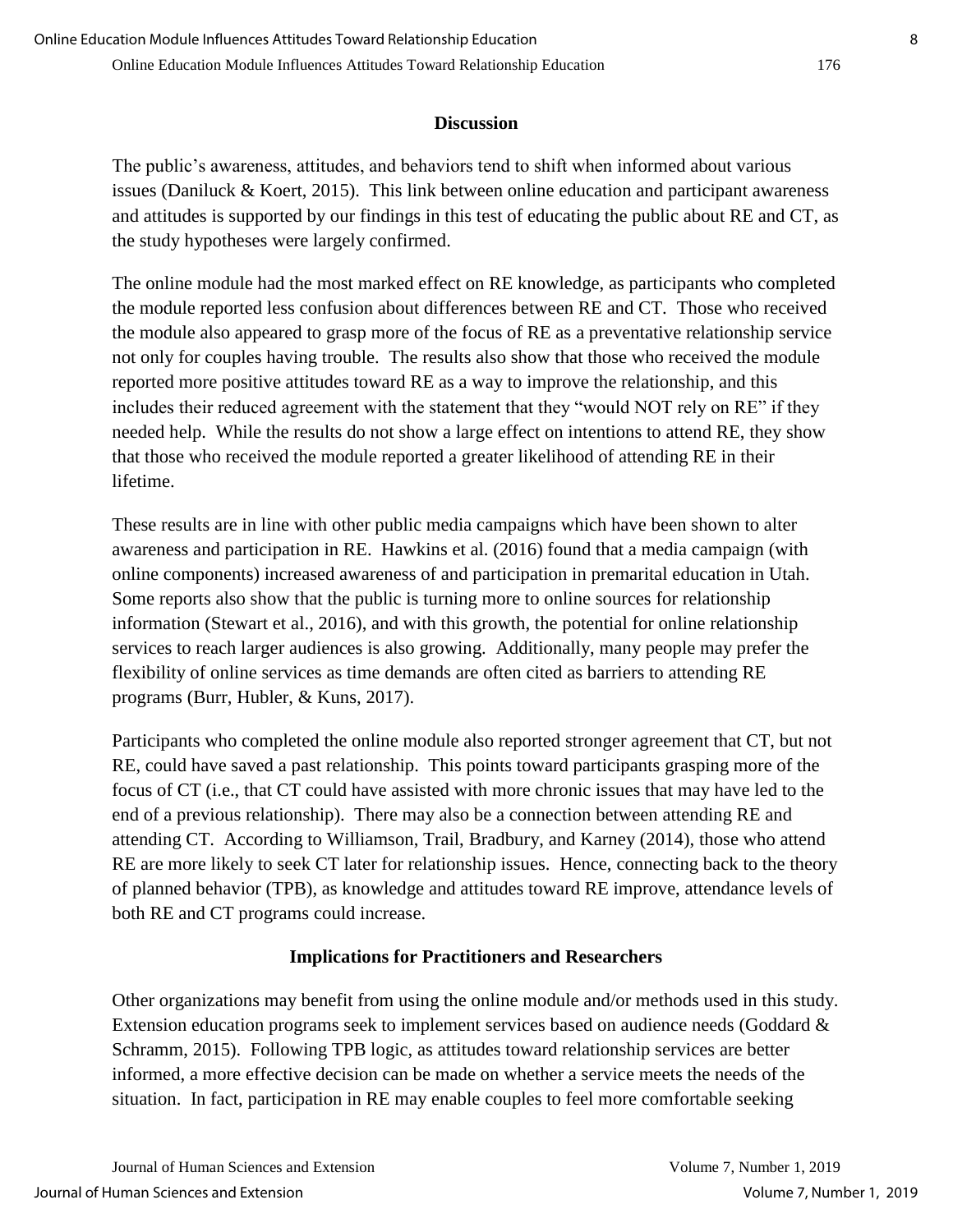therapy. We encourage those who work with Extension programs with families and other programs interested in engaging in further dialogue about our methods to contact the authors.

Researchers should continue to assess how important areas of the TPB are connected to relationship services. Although helpful as a guide, the theory has had relatively little application in the relationship services literature. Further testing is needed to understand how attitudes, intentions, and behaviors are connected in the decision-making process to attend relationship services.

## **Limitations and Conclusion**

Much of the limitations of the study have to do with the nondiverse convenience sample composition of the study's participants. The sample was primarily Caucasian, female, and fairly young. Also, a portion of this sample was undergraduate university students, meaning that their experiences with romantic relationships might be substantially different than the general public. The results of this study may not represent more diverse groups different from the study participants, and further research is needed with diverse audiences.

Additionally, all of the measures were single-item, which is a threat to measurement validity and reliability. Also, the following items, "Looking back on previous relationships, do you think participating in a relationship education program would have saved your relationship?" and "Looking back on previous relationships, do you think couples therapy would have saved your relationship?" were not assessed for their validity, including face validity. Future research would need to make clearer assessments of these two measures for future use.

However, this is the first known study investigating the effectiveness of a brief, online module providing information on RE and CT. The random assignment control group methodology used in the study adds internal validity to the results (Campbell & Stanley, 1963).

As confusion and misguided perceptions related to relationship services are reduced, couples are better able to make informed decisions that match their specific situation, and the propensity for these services to help increases.

## **References**

Ajzen, I. (1991). The theory of planned behavior. *Organizational Behavior and Human Decision Process, 50*(2), 179–211. doi:10.1016/0749-5978(91)90020-t AAMFT. (2017). *AAMFT social policies: 2017 policy on social and family policies.* Retrieved from https://www.aamft.org/documents/Board/Policy%20on%20Social%20and%20Fam ily%20Policies\_FINAL\_March%202017.pdf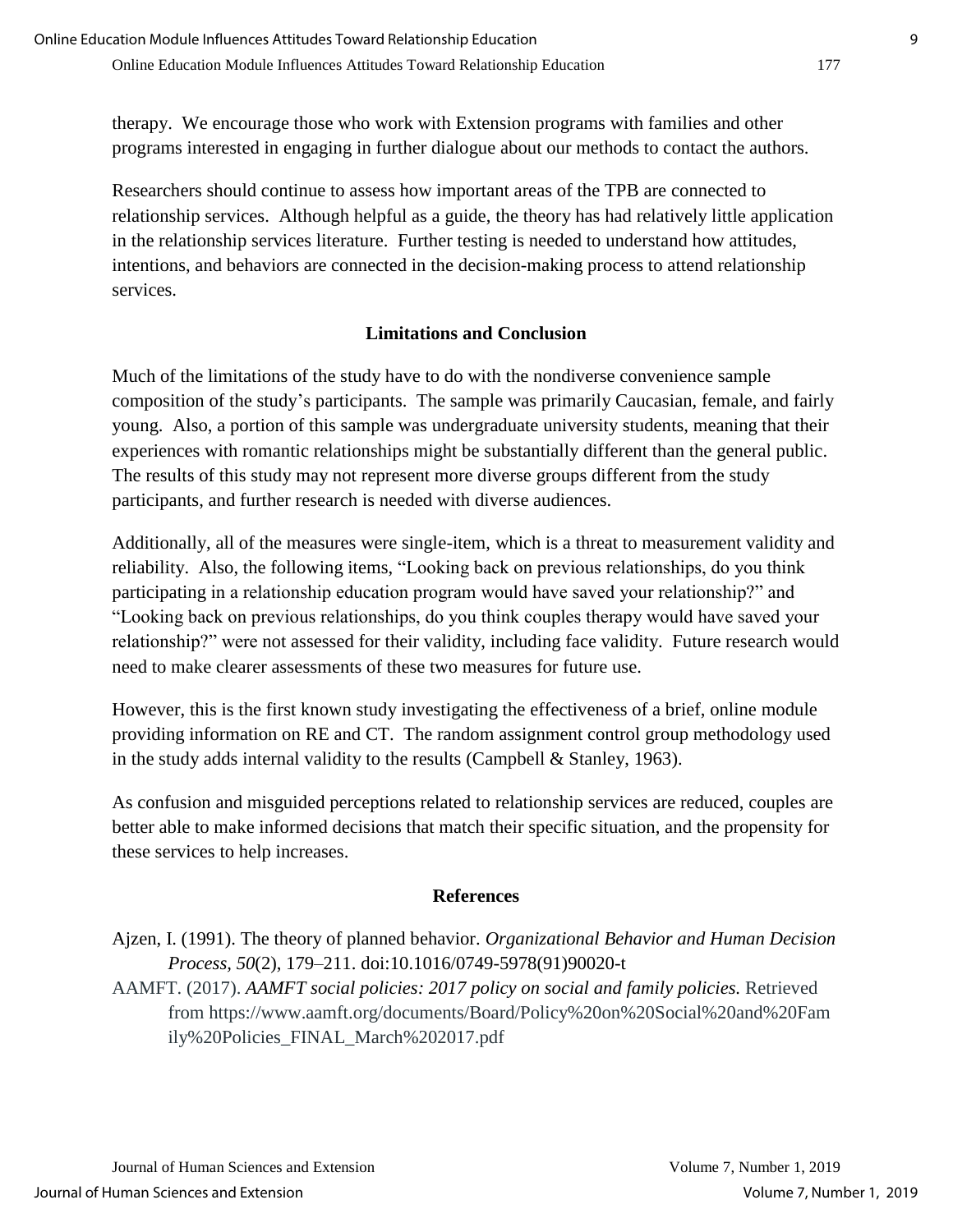- AAMFT. (n.d.). *About marriage and family therapists: What is marriage and family therapy?* Retrieved from https://www.aamft.org/About\_AAMFT/About\_Marriage\_and\_Family\_Th erapists.aspx?hkey=1c77b71c-0331-417b-b59b-34358d32b909
- Blair, J. M., & Córdova, J. V. (2009). Commitment as a predictor of participation in premarital education. *The Family Journal, 17*(2)*,* 118–125. doi:10.1177/1066480709332634
- Burr, B. K., Hubler, D. S., & Cottle, N. R. (2017). The development and validation of the Couple and Relationship Education Attitudes Index: Results from two studies. *Marriage & Family Review, 53*(5)*,* 491–508. doi:10.1080/01494929.2017.1318798
- Burr, B. K., Hubler, D. S., & Kuns, J. B. (2017). How much is too much? Investigating time and cost preferences to attending relationship education. *Journal of Family & Consumer Sciences, 109*(1), 26–33. doi:10.14307/JFCS109.1.26
- Burr, B. K., Kuns, J. B., & Hubler, D. S. (2017). Investigating confusion between perceptions of relationship education and couples therapy. *Journal of Human Sciences & Extension, 5*(1)*,* 76–90*.* Retrieved from https://docs.wixstatic.com/ugd/c8fe6e\_eaf8dfba9db64f 8bab76858e61f733bb.pdf
- Campbell, D. T., & Stanley, J. C. (1963). *Experimental and quasi-experimental designs for research*. Boston, MA: Houghton Mifflin Company.
- Daniluk, J. C., & Koert, E. (2015). Fertility awareness online: The efficacy of a fertility education website in increasing knowledge and changing fertility beliefs. *Human Reproduction, 30*(2)*,* 353–363. doi:10.1093/humrep/deu328
- Doherty, W. J. (1995). Boundaries between parent and family education and family therapy: The levels of family involvement model. *Family Relations, 44*(4), 353–358. doi:10.2307/584 990
- Doherty, W. J., & Lamson, A. M. (2015). The levels of family involvement model: 20 years later. In M. J. Walcheski & J. S. Reinke (Eds.), *Family life education: The practice of family science* (pp. 39–47). Minneapolis, MN: National Council on Family Relations.
- Goddard, H. W., & Olsen, C. S. (2004). Cooperative Extension initiatives in marriage and couples education. *Family Relations, 53*(5), 433–439. doi:10.1111/j.0197-6664.2004 .00051.x
- Goddard, H. W., & Schramm, D. G. (2015). Developing a model for relationship and marriage education: Efforts and lessons from the U.S. Cooperative Extension. In J. J. Ponzetti, Jr. (Ed.), *Evidence-based approaches to relationship and marriage education* (pp. 108–119). New York, NY: Routledge. doi:10.4324/9781315757353
- Halford, W. K., Markman, H. J., Kling, G. H., & Stanley, S. M. (2003). Best practice in couple relationship education. *Journal of Marital and Family Therapy, 29*(3)*,* 385–406. doi:10.1111/j.1752-0606.2003.tb01214.x
- Halford, W. K., Rahimullah, R. H., Wilson, K. L., Occhipinti, S., Busby, D. M., & Larson, J. (2017). Four year effects of couple relationship education on low and high satisfaction couples: A randomized clinical trial. *Journal of Consulting and Clinical Psychology, 85*(5), 495–507. doi:10.1037/ccp0000181